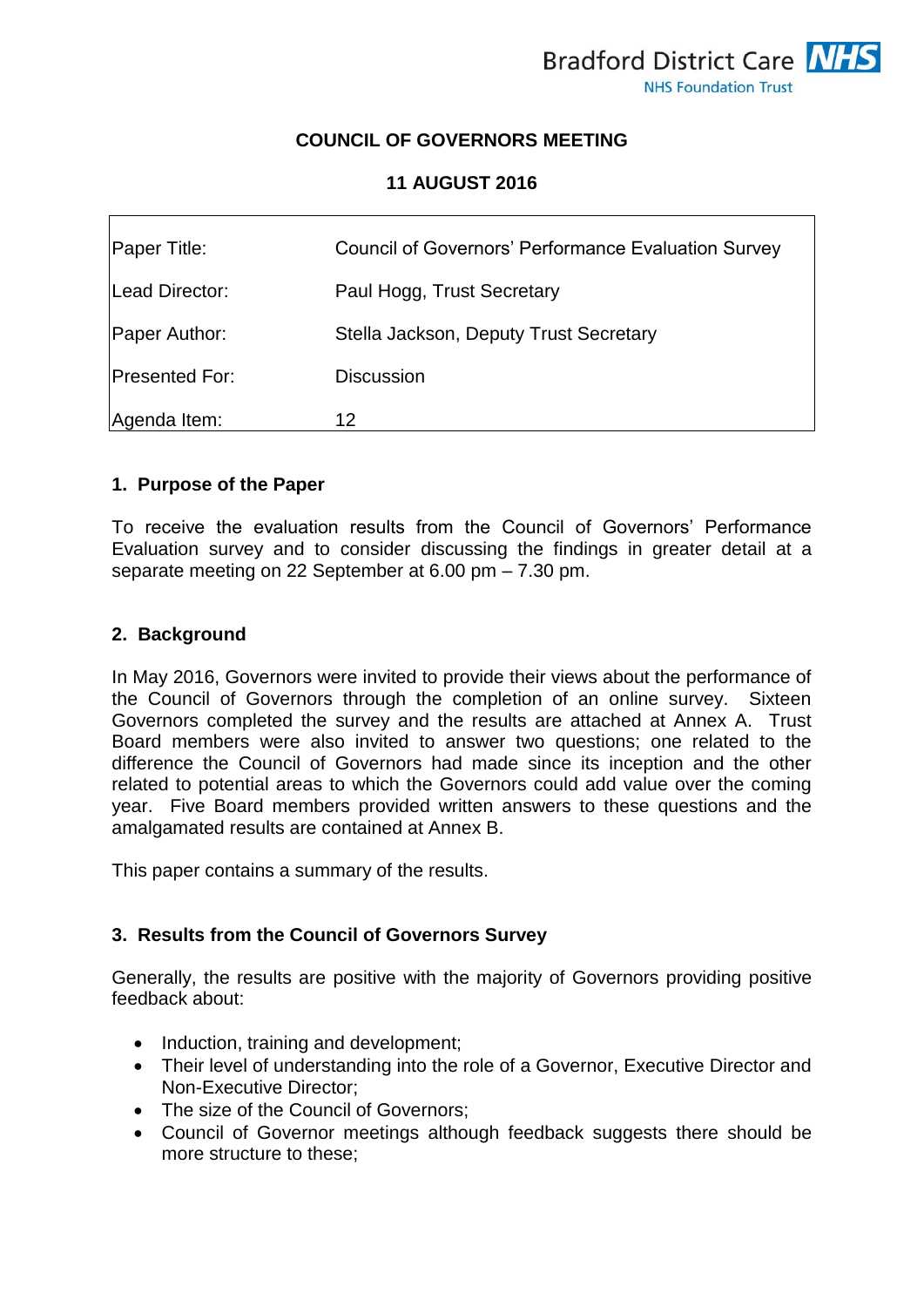- The Governor Committees, Quality Account Task and Finish Group and the 15 Step Quality Challenge visits; and
- The appointment and remuneration setting process in relation to Non-Executive Directors.

The results identify the following areas for development:

- The representativeness of the Council of Governors;
- Effectively utilising the skills, experience and knowledge of individual Governors;
- Providing Governors with opportunities to contribute to the improvement of the Trust's services and to influence the Trust's strategy and plans;
- The development of effective relationships/sharing of ideas between the Governors and Non-Executive/Executive Directors;
- Holding Non-Executive Directors to account for the performance of the Board;
- Membership engagement:
- The effectiveness of the Council of Governor meetings, in particular the need for meetings to maintain a focus on key agenda items; and
- The need for paperwork relating to Non-Executive appointments being distributed in advance of the Council of Governor Nomination Committee meetings.

## **4 Results from the Board of Directors Survey**

Survey results indicate Governors have added value in the following areas:

- Holding the Non-Executive Directors to account (this is contrary to what Governors believe which suggests the perception of `holding to account' differs between Board members and Governors);
- Influencing the Quality Account content:
- Maintaining a service user focus;
- Contributing to quality through participation in 15 Step challenges and PLACE visits;
- Development of the Membership Strategy;
- Membership recruitment;
- Establishment of and participation in Governor committees; and
- The appointment and remuneration setting of Non-Executive Directors;

Board members considered the Governors could add value in the following areas during the coming year:

- Engagement of the membership and wider public about the work of the Trust (a comment made at the May Council of Governors meeting suggested any engagement should be focused on one or two key areas and should be of particular interest to the membership/wider public in order to elicit effective engagement);
- Providing ideas on innovation/gaps in care;
- Providing an opinion about our communications;
- Taking part in discussion about use of the charitable funds;
- Taking part in discussions about service developments (feedback from Governors suggests this is an area they are keen to progress);
- Development of non-operational strategies;